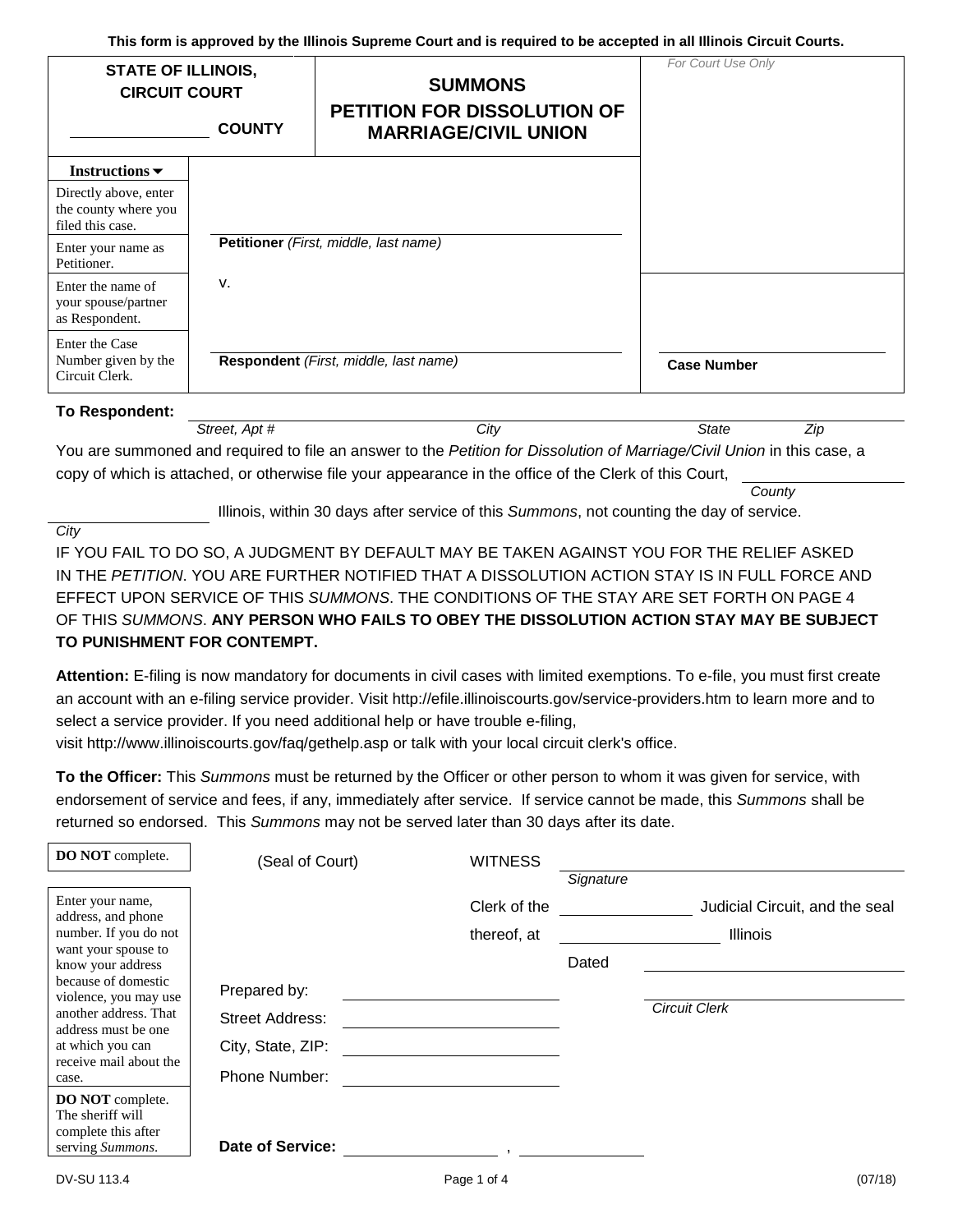#### **DO NOT** complete. The sheriff will complete this after serving *Summons*.

# **RETURN OF SERVICE**

### **I certify that I served this** *Summons* **on Respondent as follows:**

- By leaving a copy of the *Petition* with each individual personally;
- By leaving a copy of the *Petition* at the usual place of abode of the Respondent with a person of the Respondent's family or a person residing there, of the age of 13 years or upwards, informing that person of the contents of the *Summons* and also by sending a copy of the *Summons* in a sealed envelope with postage fully prepaid, addressed to the Respondent at the Respondent's place of abode;

**OR**

| Other service:                   |              |                                                   |        |        |      |
|----------------------------------|--------------|---------------------------------------------------|--------|--------|------|
|                                  |              |                                                   |        |        |      |
|                                  |              |                                                   |        |        |      |
|                                  |              |                                                   |        |        |      |
| Name of Respondent:              |              |                                                   |        |        |      |
|                                  | First        | Middle                                            |        | Last   |      |
| Name of Person Summons given to: |              |                                                   |        |        |      |
|                                  |              | First                                             | Middle |        | Last |
| Sex:<br><u>and a straight</u>    | Race:        | Approx. Age:                                      |        |        |      |
| Place of Service:                |              |                                                   |        |        |      |
| Date of Service:                 |              | <u> 1989 - Johann Barbara, martxa alemaniar a</u> | Time:  |        |      |
| Date of Mailing:                 |              |                                                   |        |        |      |
|                                  | , Sheriff of |                                                   |        | County |      |
| By                               | , Deputy     |                                                   |        |        |      |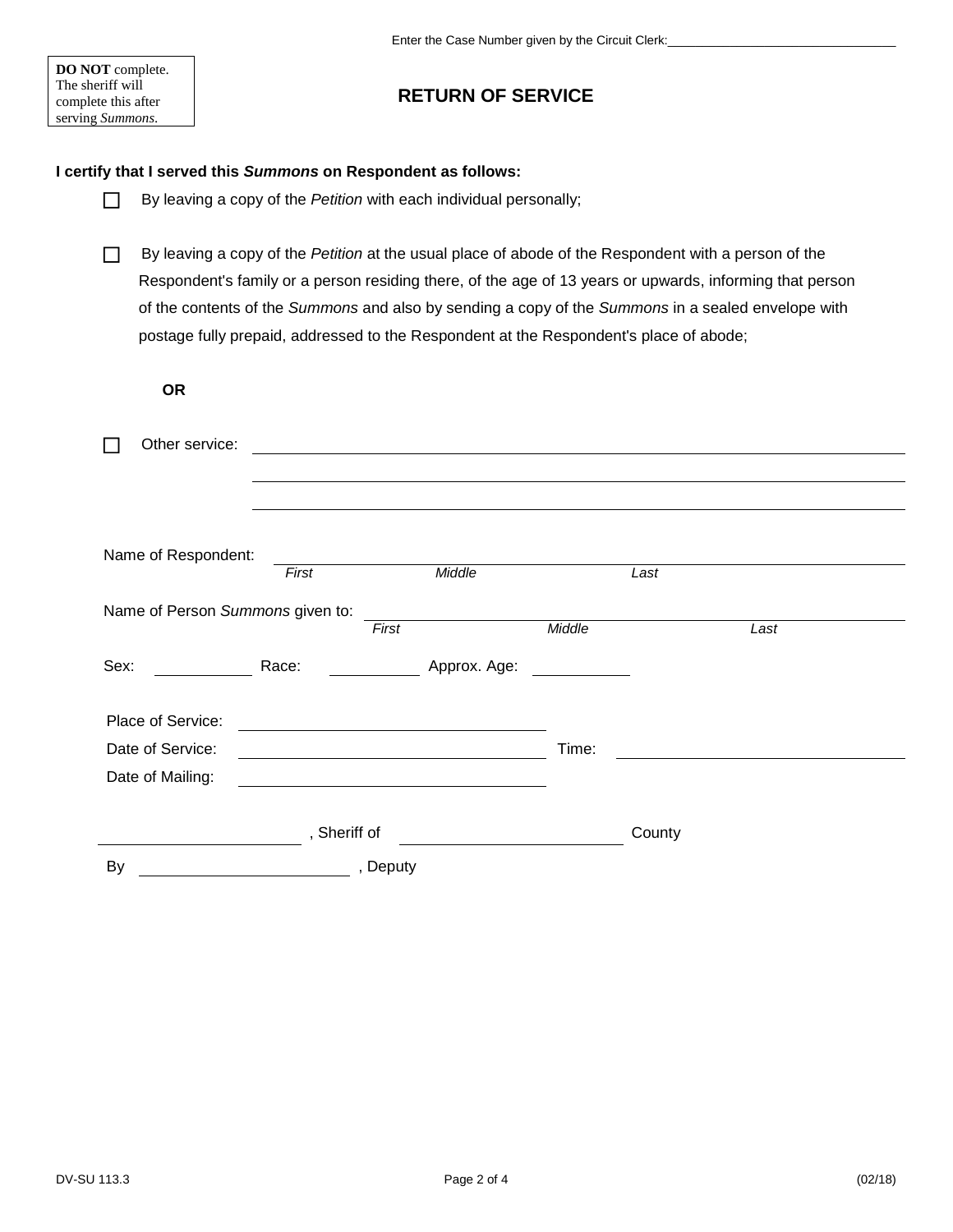**This form is approved by the Illinois Supreme Court and is required to be accepted in all Illinois Circuit Courts.**

| <b>STATE OF ILLINOIS,</b><br><b>CIRCUIT COURT</b>                 | <b>COUNTY</b> | <b>SUMMONS</b><br><b>PETITION FOR DISSOLUTION OF</b><br><b>MARRIAGE/CIVIL UNION</b><br>(COPY FOR RESPONDENT) | For Court Use Only |
|-------------------------------------------------------------------|---------------|--------------------------------------------------------------------------------------------------------------|--------------------|
| Instructions $\blacktriangleright$                                |               |                                                                                                              |                    |
| Directly above, enter<br>the county where you<br>filed this case. |               |                                                                                                              |                    |
| Enter your name as<br>Petitioner.                                 |               | Petitioner (First, middle, last name)                                                                        |                    |
| Enter the name of<br>your spouse/partner as<br>Respondent.        | v.            |                                                                                                              |                    |
| Enter the Case<br>Number given by the<br>Circuit Clerk.           |               | Respondent (First, middle, last name)                                                                        | <b>Case Number</b> |

| To Respondent: |  |
|----------------|--|
|----------------|--|

*Street, Apt # City State Zip*

You are summoned and required to file an answer to the *Petition for Dissolution of Marriage/Civil Union* in this case, a copy of which is attached, or otherwise file your appearance in the office of the Clerk of this Court,

*County*

Illinois, within 30 days after service of this *Summons*, not counting the day of service.

*City*

IF YOU FAIL TO DO SO, A JUDGMENT BY DEFAULT MAY BE TAKEN AGAINST YOU FOR THE RELIEF ASKED IN THE *PETITION*. YOU ARE FURTHER NOTIFIED THAT A DISSOLUTION ACTION STAY IS IN FULL FORCE AND EFFECT UPON SERVICE OF THIS *SUMMONS*. THE CONDITIONS OF THE STAY ARE SET FORTH ON PAGE 4 OF THIS *SUMMONS*. **ANY PERSON WHO FAILS TO OBEY THE DISSOLUTION ACTION STAY MAY BE SUBJECT TO PUNISHMENT FOR CONTEMPT.** 

**Attention:** E-filing is now mandatory for documents in civil cases with limited exemptions. To e-file, you must first create an account with an e-filing service provider. Visit http://efile.illinoiscourts.gov/service-providers.htm to learn more and to select a service provider. If you need additional help or have trouble e-filing,

visit http://www.illinoiscourts.gov/faq/gethelp.asp or talk with your local circuit clerk's office.

**To the Officer:** This *Summons* must be returned by the Officer or other person to whom it was given for service, with endorsement of service and fees, if any, immediately after service. If service cannot be made, this *Summons* shall be returned so endorsed. This *Summons* may not be served later than 30 days after its date.

| DO NOT complete.                                                                          | (Seal of Court)                             | <b>WITNESS</b> |           |                                |
|-------------------------------------------------------------------------------------------|---------------------------------------------|----------------|-----------|--------------------------------|
| Enter your name,<br>address, and phone                                                    |                                             | Clerk of the   | Signature | Judicial Circuit, and the seal |
| number. If you do not<br>want your spouse to<br>know your address<br>because of domestic  | Prepared by:                                | thereof, at    | Dated     | Illinois                       |
| violence, you may use<br>another address. That<br>address must be one<br>at which you can | <b>Street Address:</b><br>City, State, ZIP: |                |           | <b>Circuit Clerk</b>           |
| receive mail about the<br>case.<br>DO NOT complete.<br>The sheriff will                   | Phone Number:                               |                |           |                                |
| complete this after<br>serving Summons.<br>.                                              | <b>Date of Service:</b>                     |                |           |                                |